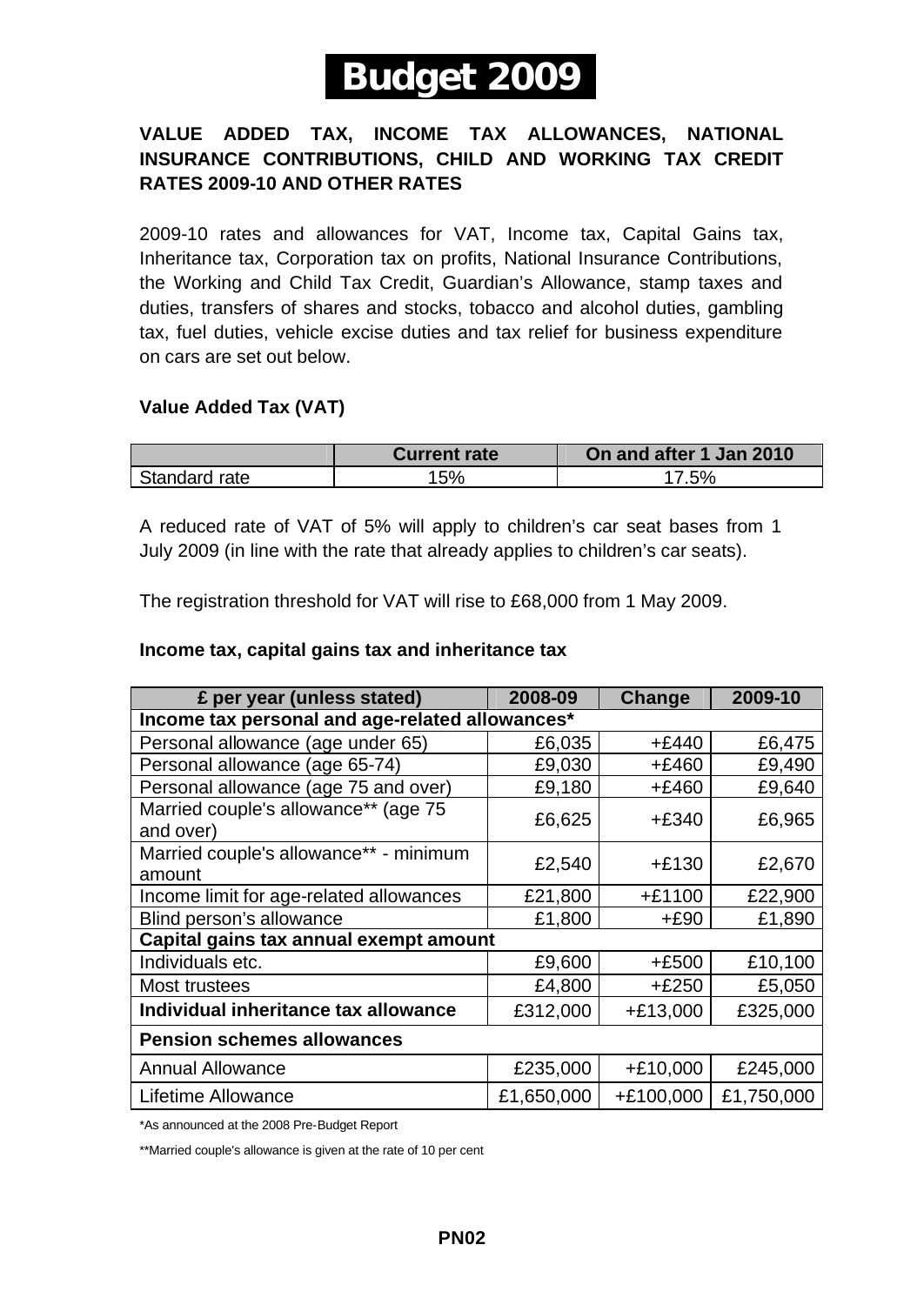### **Income tax: taxable bands\***

| 2008-09                                                                                                                                                                                                                                                                                                                                           | £ per year   | 2009-10                                  | £ per year   |
|---------------------------------------------------------------------------------------------------------------------------------------------------------------------------------------------------------------------------------------------------------------------------------------------------------------------------------------------------|--------------|------------------------------------------|--------------|
| Starting savings rate<br>$10\%$ **                                                                                                                                                                                                                                                                                                                | $0 - £2,320$ | <b>Starting savings</b><br>rate $10\%**$ | $0 - £2,440$ |
| Basic rate: 20%                                                                                                                                                                                                                                                                                                                                   | 0-£34,800    | Basic rate: 20%                          | 0-£37,400    |
| Higher rate: 40%<br>$\ddotsc$ $\ddotsc$ $\ddotsc$ $\ddotsc$ $\ddotsc$ $\ddotsc$ $\ddotsc$ $\ddotsc$ $\ddotsc$ $\ddotsc$ $\ddotsc$ $\ddotsc$ $\ddotsc$ $\ddotsc$ $\ddotsc$ $\ddotsc$ $\ddotsc$ $\ddotsc$ $\ddotsc$ $\ddotsc$ $\ddotsc$ $\ddotsc$ $\ddotsc$ $\ddotsc$ $\ddotsc$ $\ddotsc$ $\ddotsc$ $\ddotsc$ $\ddotsc$ $\ddotsc$ $\ddotsc$ $\ddot$ | Over £34,800 | Higher rate: 40%                         | Over £37,400 |

\*As announced at the 2008 Pre-Budget Report

\*\* There is a 10p starting rate for savings income only. If an individual's non savings taxable income exceeds the starting rate limit, the 10p starting rate f or savings will not be available for savings income

### **Corporation tax on profits**

| £ per year (unless<br>stated) | 2008-09                | 2009-10                |
|-------------------------------|------------------------|------------------------|
| £0 - £300,000                 | 21%                    | $21 \%$                |
| £300,001 - £1,500,000         | <b>Marginal Relief</b> | <b>Marginal Relief</b> |
| £1,500,001 or more            | 28 %                   | 28 %                   |

\* The 2008 Pre-Budget Repo**rt** announced that a rise in the small companies' rate to 22% would be deferred until 2010-11.

### **National insurance contributions\***

| £ per week (unless stated)                                                            | 2008-09 | Change   | 2009-10 |
|---------------------------------------------------------------------------------------|---------|----------|---------|
| Lower earnings limit, primary Class 1                                                 | £90     | $+£5$    | £95     |
| Upper earnings limit, primary Class 1                                                 | £770    | $+£74$   | £844    |
| <b>Upper Accruals Point</b>                                                           | N/A     | N/A      | £770    |
| Primary threshold                                                                     | £105    | $+£5$    | £110    |
| Secondary threshold                                                                   | £105    | $+£5$    | £110    |
| Employees' primary Class 1 rate between<br>primary threshold and upper earnings limit | 11%     |          | 11%     |
| Employees' primary Class 1 rate above<br>upper earnings limit                         | 1%      |          | 1%      |
| Employees' contracted-out rebate - salary-<br>related schemes                         | 1.6%    |          | 1.6%    |
| Employees' contracted-out rebate - money-<br>purchase schemes                         | 1.6%    |          | 1.6%    |
| Married women's reduced rate between<br>primary threshold and upper earnings limit    | 4.85%   |          | 4.85%   |
| Married women's rate above upper earnings<br>limit                                    | 1%      |          | 1%      |
| Employers' secondary Class 1 rate<br>above secondary threshold                        | 12.8%   |          | 12.8%   |
| Employers' contracted-out rebate, salary-<br>related schemes                          | 3.7%    |          | 3.7%    |
| Employers' contracted-out rebate, money-<br>purchase schemes                          | 1.4%    |          | 1.4%    |
| Class 2 rate                                                                          | £2.30   | $+£0.10$ | £2.40   |
| Class 2 small earnings exception (per year)                                           | £4,825  | $+£250$  | £5,075  |
| Special Class 2 rate for share fishermen                                              | £2.95   | $+£0.10$ | £3.05   |
| Special Class 2 rate for volunteer                                                    | £4.50   | $+£0.25$ | £4.75   |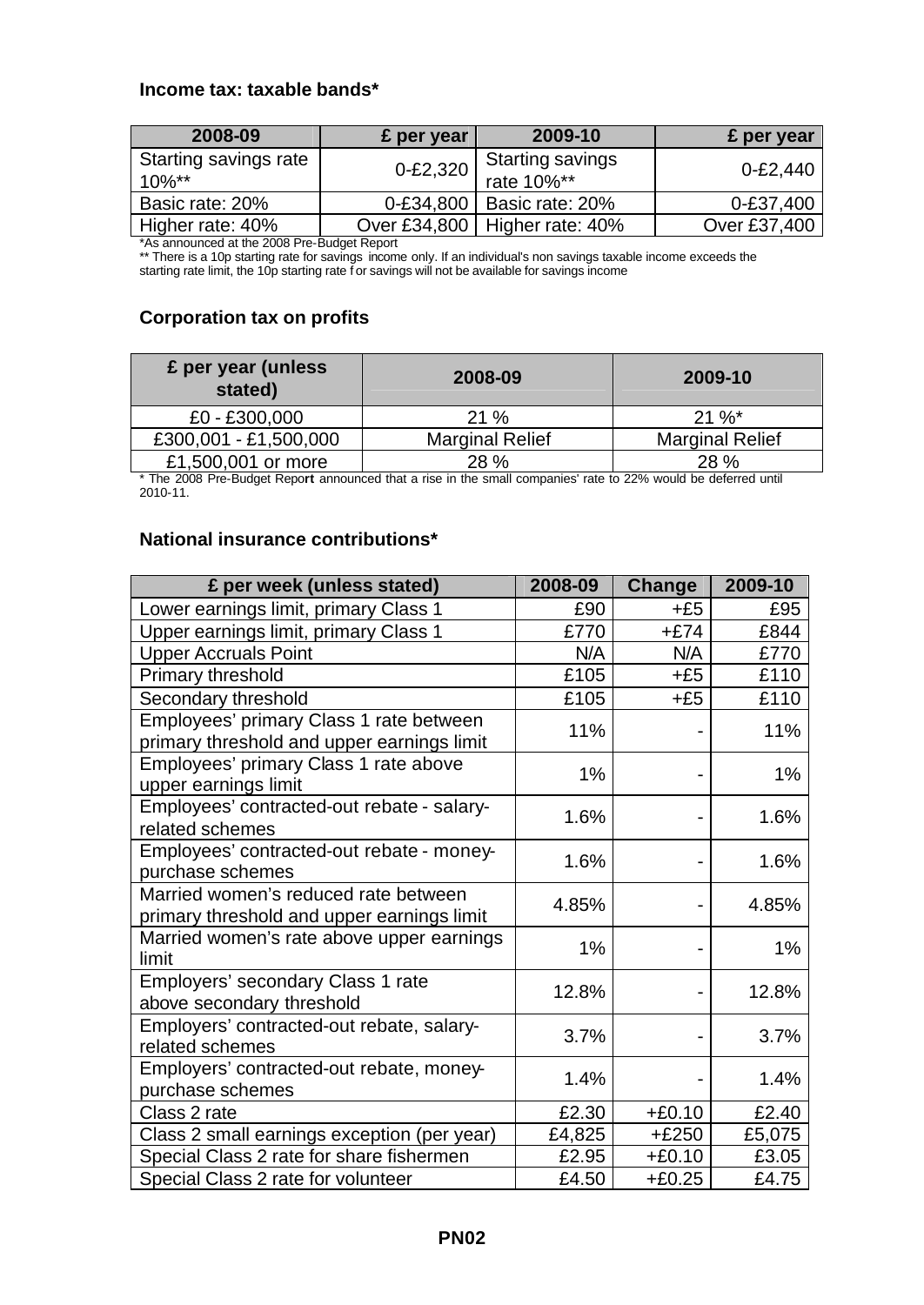| £ per week (unless stated)                                          | 2008-09 | Change    | 2009-10 |
|---------------------------------------------------------------------|---------|-----------|---------|
| development workers                                                 |         |           |         |
| Class 3 rate (per week)                                             | £8.10   | $+£3.95$  | £12.05  |
| Class 4 lower profits limit (per year)                              | £5,435  | $+£280$   | £5,715  |
| Class 4 upper profits limit (per year)                              | £40,040 | $+£3,835$ | £43,875 |
| Class 4 rate between lower profits limit and<br>upper profits limit | 8%      |           | 8%      |
| Class 4 rate above upper profits limit                              | 1%      |           | 1%      |

\* As announced at the 2008 Pre-Budget Report

# **Working and Child Tax Credits rates\***

| £ per year (unless stated)                                     | 2008-09  | <b>Change</b> | 2009-10  |
|----------------------------------------------------------------|----------|---------------|----------|
| <b>Working Tax Credit</b>                                      |          |               |          |
| <b>Basic element</b>                                           | £1,800   | $+£90$        | £1,890   |
| Couple and lone parent element                                 | £1,770   | $+£90$        | £1,860   |
| 30 hour element                                                | £735     | $+£40$        | £775     |
| Disabled worker element                                        | £2,405   | $+£125$       | £2,530   |
| Severe disability element                                      | £1,020   | $+£55$        | £1,075   |
| 50+ Return to work payment (16-29 hours)                       | £1,235   | $+£65$        | £1,300   |
| 50+ Return to work payment (30+ hours)                         | £1,840   | $+£95$        | £1,935   |
| <b>Childcare element of the Working Tax Credit</b>             |          |               |          |
| Maximum eligible cost for one child                            | £175 per |               | £175 per |
|                                                                | week     |               | week     |
| Maximum eligible cost for two or more                          | £300 per |               | £300 per |
| children                                                       | week     |               | week     |
| Percentage of eligible costs covered                           | 80%      |               | 80%      |
| <b>Child Tax Credit</b>                                        |          |               |          |
| <b>Family element</b>                                          | £545     |               | £545     |
| Family element, baby addition                                  | £545     |               | £545     |
| Child element                                                  | £2,085   | $+£150$       | £2,235   |
| Disabled child element                                         | £2,540   | $+£130$       | £2,670   |
| Severely disabled child element                                | £1,020   | $+£55$        | £1,075   |
| Income thresholds and withdrawal rates                         |          |               |          |
| First income threshold                                         | £6,420   |               | £6,420   |
| First withdrawal rate                                          | 39%      |               | 39%      |
| Second income threshold                                        | £50,000  |               | £50,000  |
| Second withdrawal rate                                         | 6.67%    |               | 6.67%    |
| First threshold for those entitled to Child Tax<br>Credit only | £15,575  | $+£465$       | £16,040  |
| Income disregard                                               | £25,000  |               | £25,000  |

**\***As announced at the 2008 Pre-Budget Report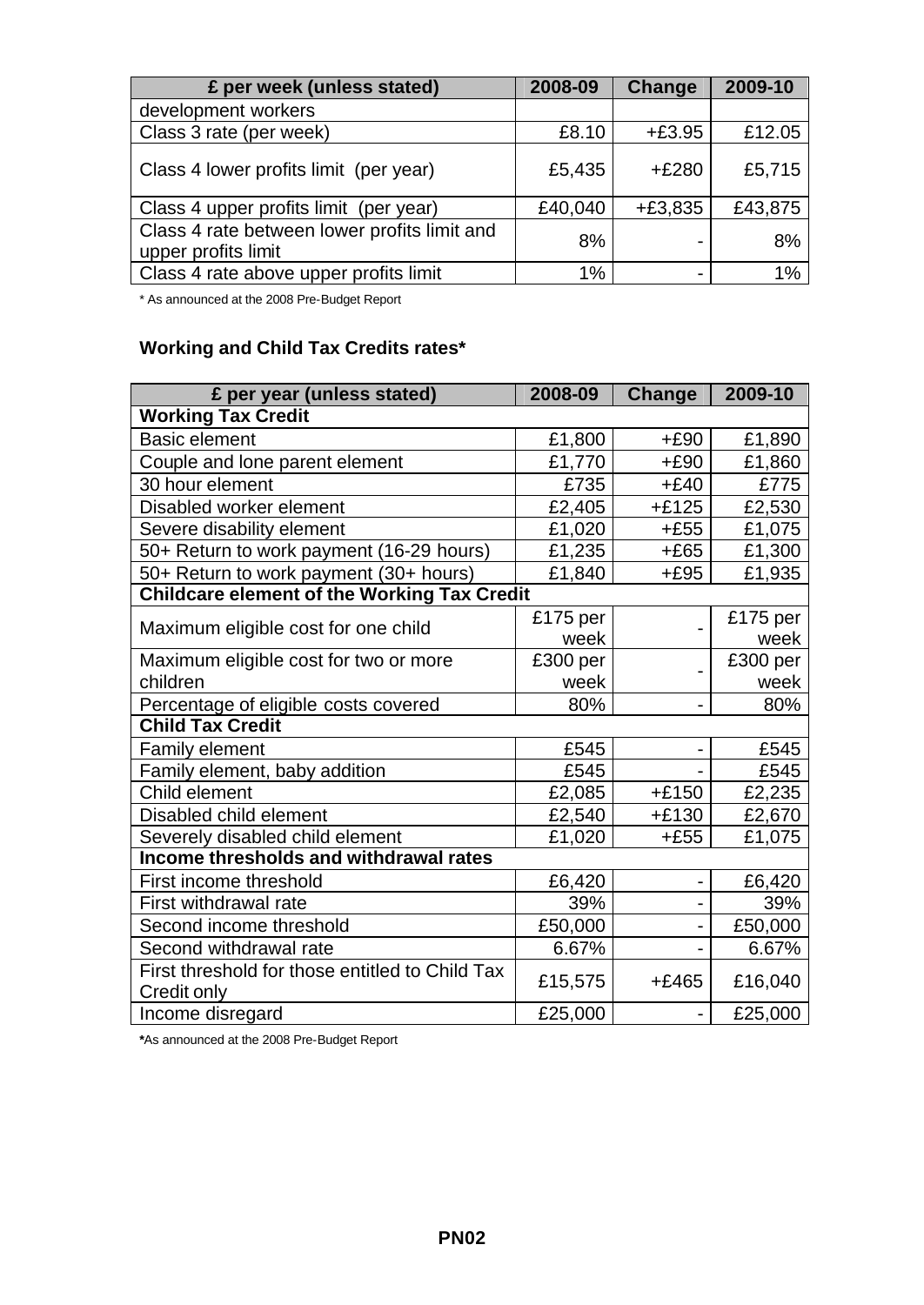### **Guardian's Allowance rates** from 6 April\*

| £ per week           | <b>April 2008</b> | <b>Change</b> | <b>April 2009</b> |
|----------------------|-------------------|---------------|-------------------|
| Guardian's Allowance | £13.45            | $+0.65$       | £14 1             |

\* As announced at the 2008 Pre-Budget Report

### **Stamp taxes and duties**

### **Transfers of land and buildings (consideration paid)**

### **The stamp duty land tax (SDLT) holiday, which exempts residential properties up to the value of £175,000 from SDLT, is extended until 31 December 2009.**

From 1 January 2010, the zero and 1% rates apply as per the table below:

| Rate | <b>Residential in</b><br>disadvantaged areas | <b>Residential outside</b><br>disadvantaged areas | <b>Non-residential</b> |  |
|------|----------------------------------------------|---------------------------------------------------|------------------------|--|
|      | Total value of consideration                 |                                                   |                        |  |
| Zero | £0 - £150,000                                | £0 - £125,000                                     | £0 - £150,000          |  |
| 1%   | Over £150,000                                | Over £125,000                                     | Over £150,000          |  |
|      | $-£250,000$                                  | $-£250,000$                                       | $-£250,000$            |  |
|      | Over £250,000                                | Over £250,000                                     | Over £250,000          |  |
| 3%   | $-£500,000$                                  | $- E500,000$                                      | $-£500,000$            |  |
| 4%   | Over £500,000                                | Over £500,000                                     | Over £500,000          |  |

### **Transfers of shares and stocks**

The rate of stamp duty/stamp duty reserve tax on the transfer of shares and securities is unchanged at 0.5 per cent for 2009-10.

### **Tobacco duty rates**

On 22 April 2009, tobacco duty rates will be:

| <b>Product</b>       | <b>Current Duty</b>       | Duty on 22 April 2009           |
|----------------------|---------------------------|---------------------------------|
|                      | 24 per cent of the retail | 24 per cent of the retail price |
| Cigarettes           | price plus £112.07 per    | plus £114.31 per thousand       |
|                      | thousand cigarettes       | cigarettes                      |
| Cigars               | £169.74                   | £173.13                         |
| (per kilogram)       |                           |                                 |
| Hand-rolling tobacco | £122.01                   | £124.45                         |
| (per kilogram)       |                           |                                 |
| Other smoking        |                           |                                 |
| tobacco and          | £74.63                    | £76.12                          |
| chewing tobacco      |                           |                                 |
| (per kilogram)       |                           |                                 |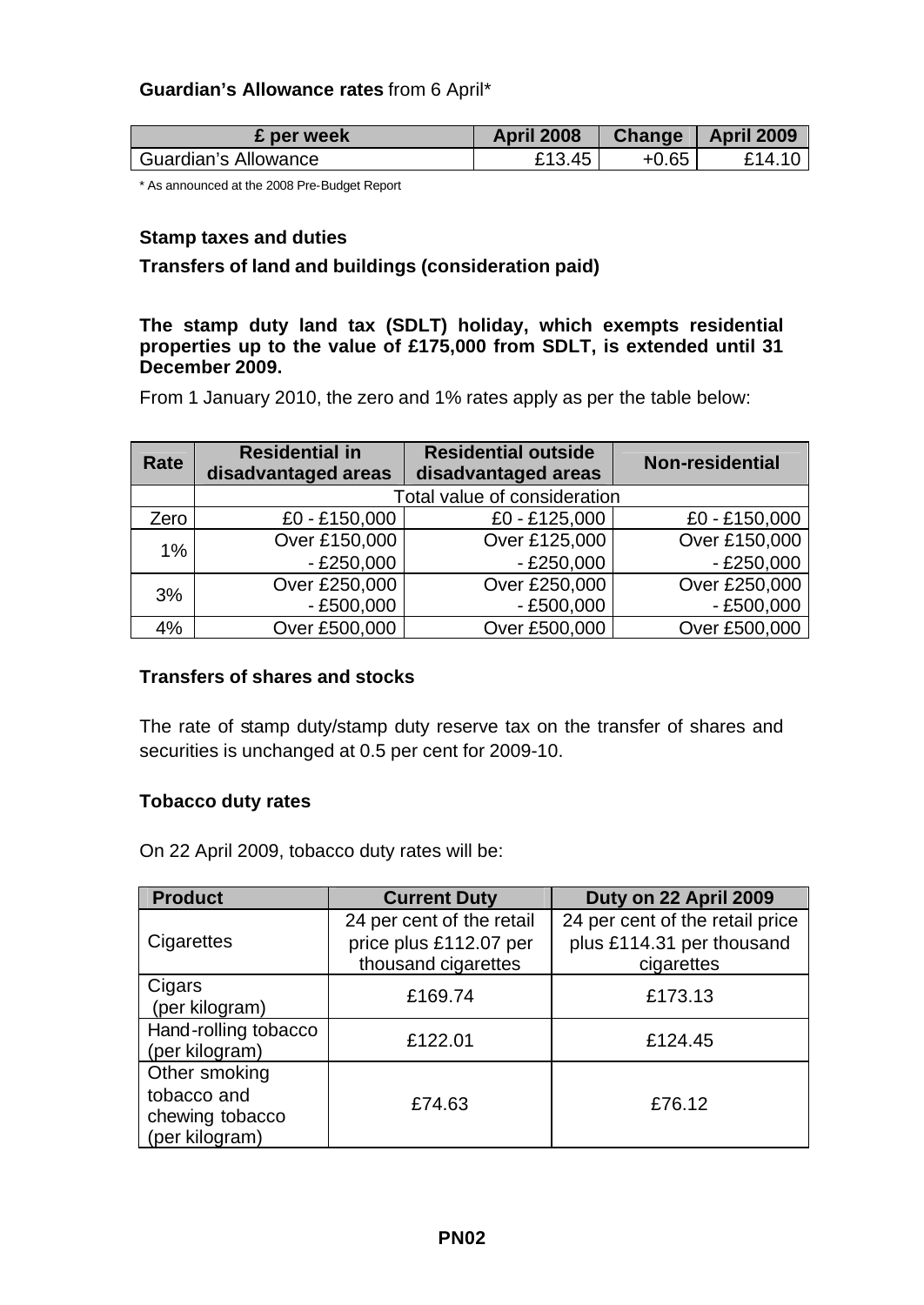The impact of the tobacco duty changes is shown in the table below

| <b>Product</b>                               | <b>Typical unit</b> | <b>Excise duty including VAT at</b><br>15% on duty |
|----------------------------------------------|---------------------|----------------------------------------------------|
| Cigarettes (premium)                         | Packet of 20        | 7 pence                                            |
| Cigars                                       | Packet of 5         | 3 pence                                            |
| Hand-rolling tobacco                         | 25g                 | 7 pence                                            |
| Other smoking tobacco<br>and chewing tobacco | 25g                 | 4 pence                                            |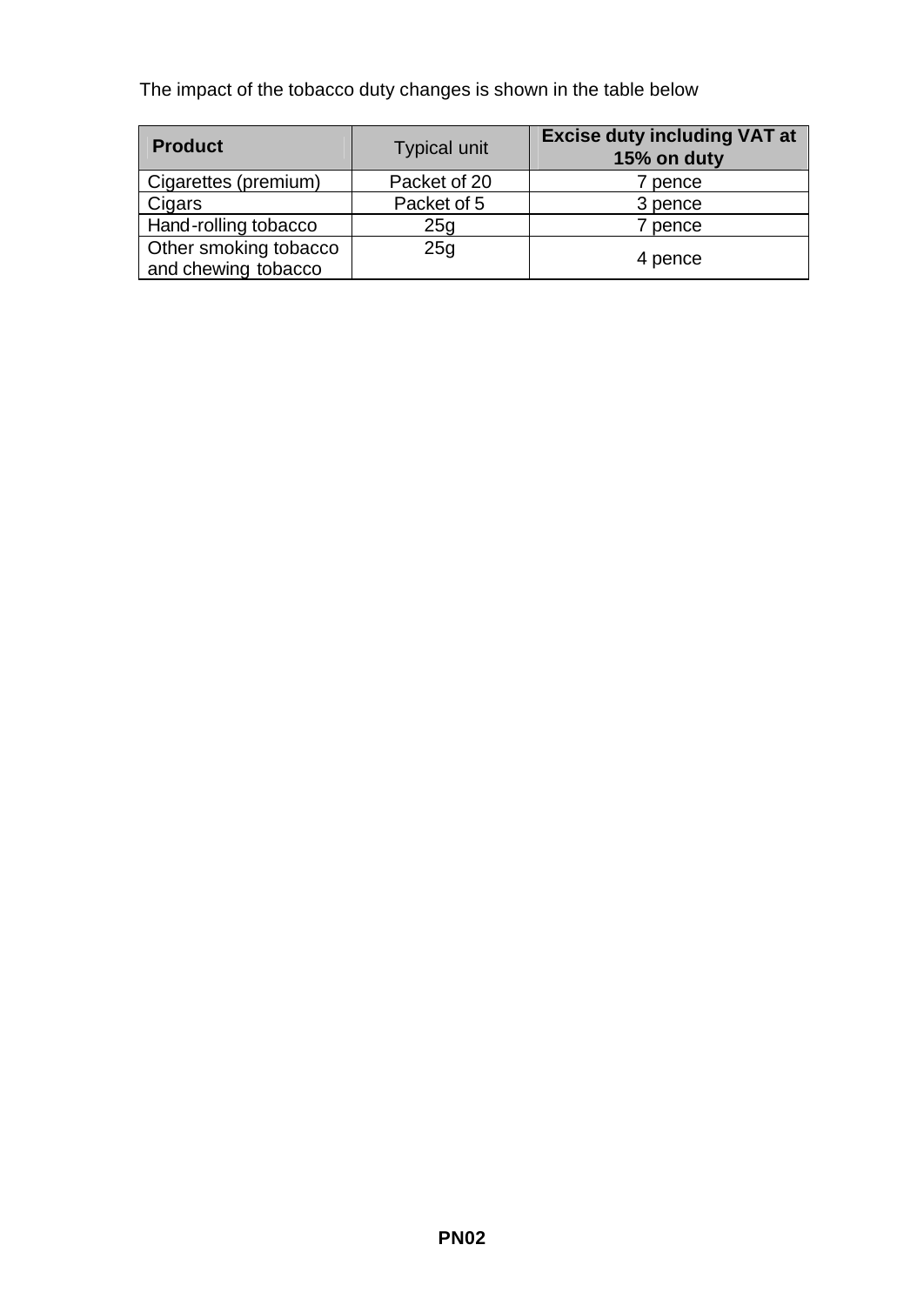# **Alcohol duty rates**

On 23 April 2009, duties on alcohol will be:

|                                                                             | <b>Current</b> | <b>On 23 April 2009</b> |  |  |
|-----------------------------------------------------------------------------|----------------|-------------------------|--|--|
| Rate per litre of pure alcohol                                              |                |                         |  |  |
| Spirits                                                                     | £22.20         | £22.64                  |  |  |
| Spirits-based ready to drink                                                | £22.20         | £22.64                  |  |  |
| Wine and made-wine: Exceeding<br>22% abv                                    | £23.05         | £22.64                  |  |  |
| Rate per hectolitre per cent of alcohol in the beer                         |                |                         |  |  |
| <b>Beer</b>                                                                 | £16.15         | £16.47                  |  |  |
| Rate per hectolitre of product                                              |                |                         |  |  |
| Still cider and perry: Exceeding 1.2%<br>- not exceeding 7.5% abv.          | £31.21         | £31.83                  |  |  |
| Still cider and perry: Exceeding 7.5%<br>- less than 8.5% abv.              | £46.83         | £47.77                  |  |  |
| Sparkling cider and perry: Exceeding<br>1.2% - not exceeding 5.5% abv.      | £31.21         | £31.83                  |  |  |
| Sparkling cider and perry: Exceeding<br>5.5% - less than 8.5% abv.          | £203.14        | £207.20                 |  |  |
| Wine and made-wine: Exceeding<br>1.2% - not exceeding 4% abv.               | £64.65         | £65.94                  |  |  |
| Wine and made-wine: Exceeding 4%<br>- not exceeding 5.5% abv.               | £88.90         | £90.68                  |  |  |
| Still wine and made-wine: Exceeding<br>5.5% - not exceeding 15% abv.        | £209.82        | £214.02                 |  |  |
| Wine and made-wine: Exceeding<br>15% - not exceeding 22% abv.               | £279.74        | £285.33                 |  |  |
| Sparkling wine and made-wine:<br>Exceeding 5.5% - less than 8.5%<br>abv.    | £203.14        | £207.20                 |  |  |
| Sparkling wine and made-wine:<br>8.5% and above - not exceeding<br>15% abv. | £268.75        | £274.13                 |  |  |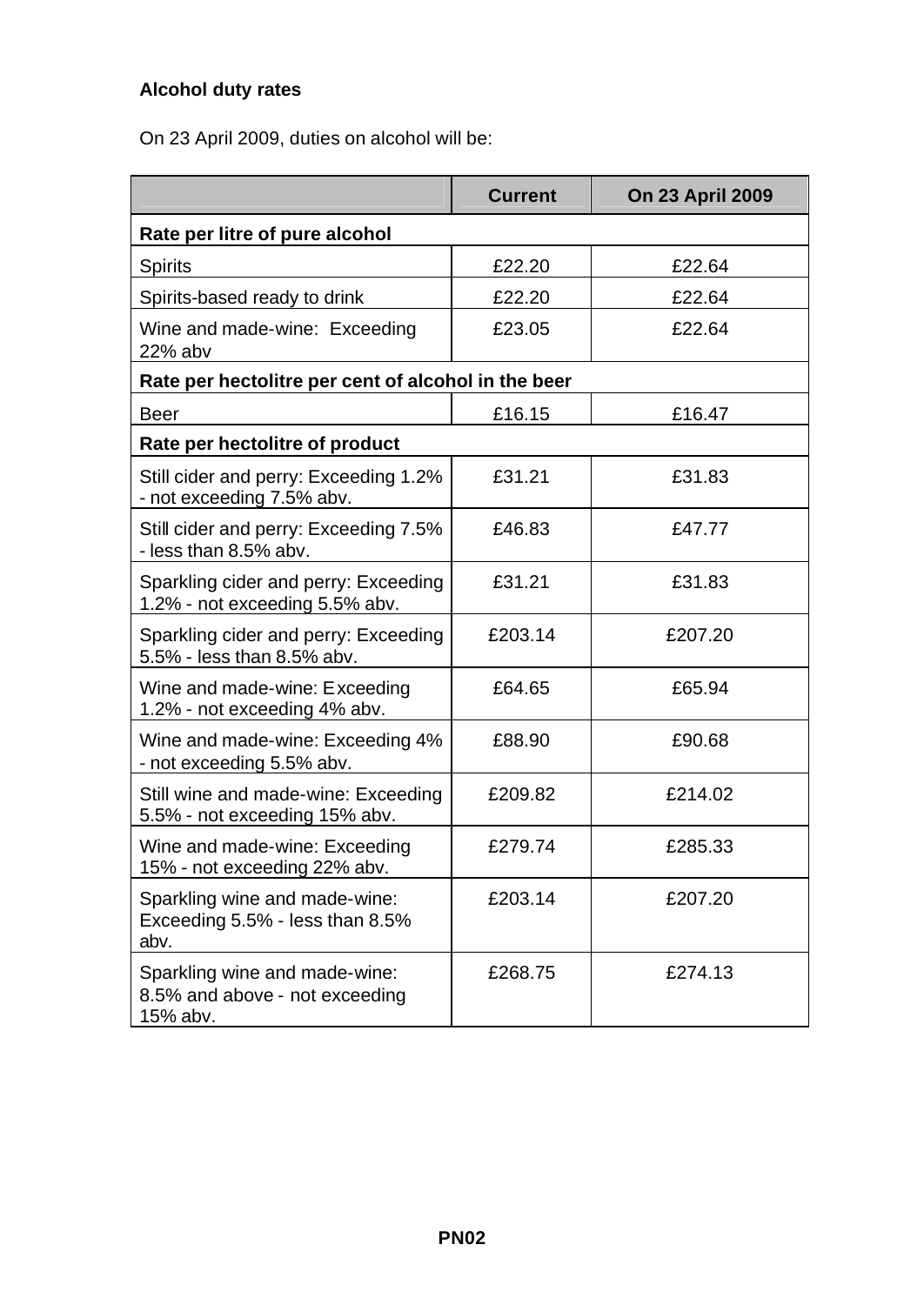The impact of the alcohol duty changes is shown in the table below

| <b>Product</b>                  | <b>Typical unit</b> | <b>Excise duty including VAT at</b><br>15% of the duty |
|---------------------------------|---------------------|--------------------------------------------------------|
| Beer @ 4.2% abv                 | pint                | 1 D                                                    |
| Wine                            | 75cl bottle         | 4p                                                     |
| Sparkling wine                  | 75cl bottle         | 5 <sub>p</sub>                                         |
| Spirits @ 37.5% abv             | 70cl bottle         | 13p                                                    |
| Spirits-based ready to<br>drink | 275ml bottle        | 1p                                                     |
| Cider & perry                   | litre               | 1 D                                                    |

# **Gambling tax**

From 4pm on 22 April 2009, rates of all categories of amusement machine licence duty (AMLD) will increase.

| AMLD(E)<br>after<br>increase -<br>months for<br>which<br>licence<br>granted | ⋖<br>Category | <b>PA</b><br>Category | <b>B2</b><br>Category | B <sub>3</sub><br>Category | $\mathbf{B}$<br>Category | ပ<br>Category |
|-----------------------------------------------------------------------------|---------------|-----------------------|-----------------------|----------------------------|--------------------------|---------------|
|                                                                             | 500           | 255                   | 200                   | 200                        | 180                      | 80            |
| $\overline{2}$                                                              | 985           | 490                   | 385                   | 385                        | 350                      | 145           |
| 3                                                                           | 1475          | 735                   | 585                   | 585                        | 530                      | 220           |
| 4                                                                           | 1965          | 985                   | 775                   | 775                        | 705                      | 290           |
| 5                                                                           | 2465          | 1230                  | 970                   | 970                        | 875                      | 365           |
| 6                                                                           | 2955          | 1475                  | 1160                  | 1160                       | 1050                     | 435           |
| 7                                                                           | 3445          | 1720                  | 1355                  | 1355                       | 1225                     | 505           |
| 8                                                                           | 3935          | 1965                  | 1550                  | 1550                       | 1405                     | 580           |
| $9$                                                                         | 4430          | 2215                  | 1745                  | 1745                       | 1580                     | 655           |
| 10                                                                          | 4920          | 2465                  | 1935                  | 1935                       | 1755                     | 725           |
| 11                                                                          | 5410          | 2710                  | 2130                  | 2130                       | 1930                     | 795           |
| 12                                                                          | 5625          | 2815                  | 2215                  | 2215                       | 2010                     | 830           |

For accounting periods starting on or after 1 April 2009 gaming duty bands will be revalorised to the following:

| <b>Marginal Tax</b><br>Rate | $15%$ of<br>first     | 20% of next | 30% of next | $\vert$ 40% of next <sup>*</sup> |
|-----------------------------|-----------------------|-------------|-------------|----------------------------------|
| <b>Current Bands</b>        | E1.911.000 E1.317.000 |             | £2,307,000  | £4,869,500                       |
| <b>Revalorised Bands</b>    | E1.929.000 E1.329.500 |             | £2,329,000  | £4,915,500                       |

\*50% will be charged on the remainder of Gross Gaming Yield

On 27 April 2009 participation fees for bingo and player-to-player gaming in casinos will no longer be subject to VAT.

For accounting periods starting on or after 27 April 2009 bingo duty will increase to 22%.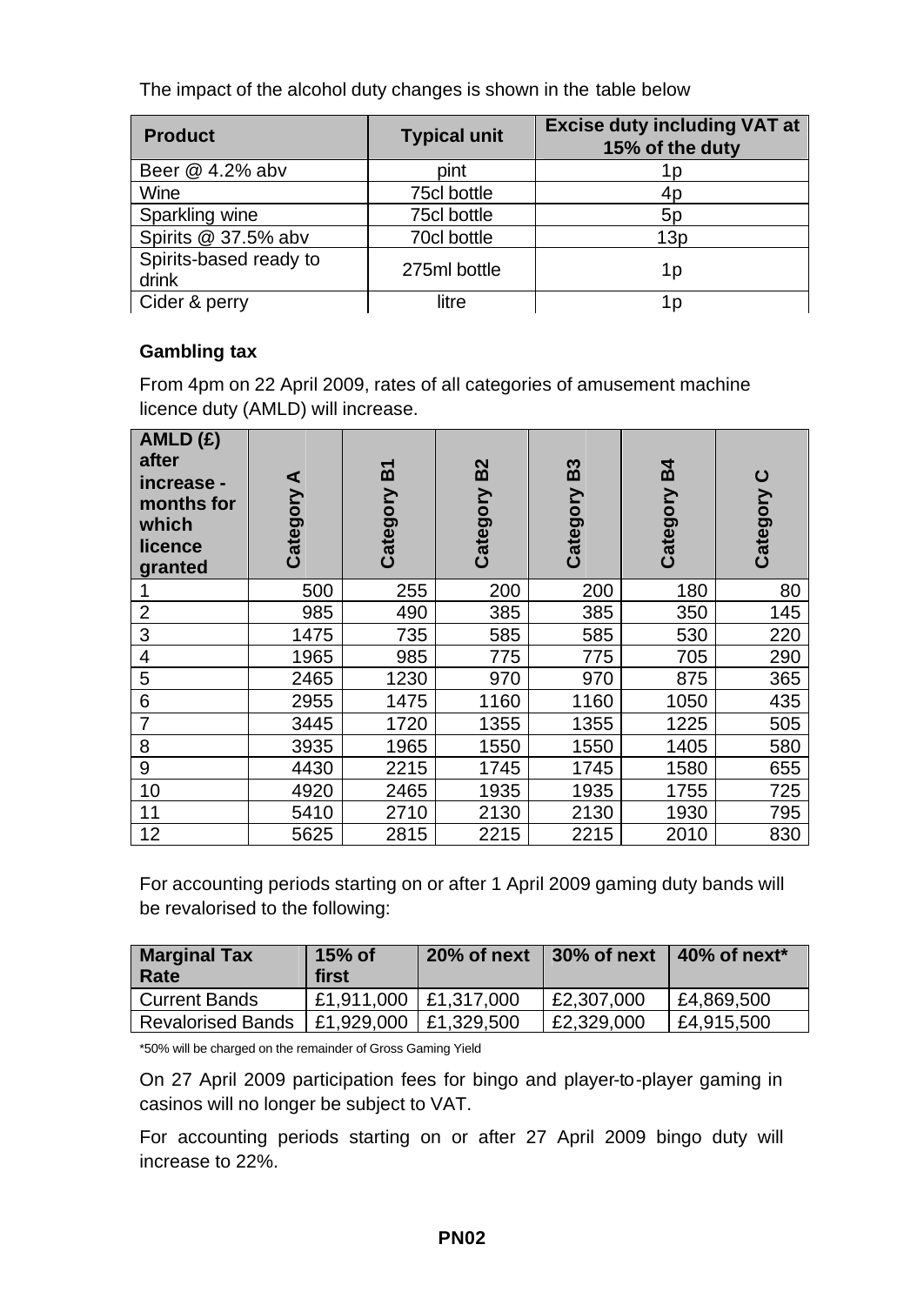On 27 April 2009 player-to-player gaming in casinos will be brought into the gaming duty regime.

The Government will consult on moving the taxation of gaming machines onto a gross profits tax basis.

### **Fuel duties**

| Pence per litre<br>(unless stated)              | Duty rate<br>pre-1 April | From 1 April 2009* |                         |                    |                         | <b>From 1 September</b><br>2009 |  |
|-------------------------------------------------|--------------------------|--------------------|-------------------------|--------------------|-------------------------|---------------------------------|--|
|                                                 | 2009                     | Change             | <b>New duty</b><br>rate | Change             | <b>New</b><br>duty rate |                                 |  |
| Ultra-low sulphur<br>petrol/diesel              | 52.35p                   | $+1.84p$           | 54.19p                  | $+2p$              | 56.19p                  |                                 |  |
| Sulphur-free<br>petrol/diesel                   | 52.35p                   | $+1.84p$           | 54.19p                  | $+2p$              | 56.19p                  |                                 |  |
| <b>Biodiesel</b>                                | 32.35p                   | $+1.84p$           | 34.19p                  | $+2p$              | 36.19p                  |                                 |  |
| <b>Bioethanol</b>                               | 32.35p                   | $+1.84p$           | 34.19p                  | $+2p$              | 36.19p                  |                                 |  |
| Liquefied petroleum<br>gas used as road<br>fuel | 20.77p per<br>kg         | $+4.05p$ per<br>kg | 24.82p per<br>kg        | $+2.85p$ per<br>kg | 27.67p<br>per kg        |                                 |  |
| Natural gas used                                | 16.60p                   | $+2.66p$ per       | 19.26 p per             | $+2.9p$ per        | 22.16p                  |                                 |  |
| as road fuel                                    | per kg                   | kg                 | kg                      | kg                 | per kg                  |                                 |  |
| Rebated gas oil<br>(red diesel)                 | 10.07p                   | $+0.35p$           | 10.42p                  | $+0.38p$           | 10.80p                  |                                 |  |
| <b>Fuel Oil</b>                                 | 9.66p                    | $+0.34p$           | 10.00p                  | $+0.37p$           | 10.37p                  |                                 |  |

\*As pre-announced at Budget 2007 and confirmed at the 2008 Pre-Budget Report

### **Vehicle excise duty**

# **Vehicle Excise Duty for Cars registered on or after 1 March 2001: 2009- 10 and 2010-11 standard rates\***

| <b>VED band</b> | CO <sub>2</sub><br>emissions<br>(g/km) | <b>Change from</b><br>2008-09 to<br>2009-10 | <b>Standard rate</b><br>2009-10** | <b>Standard rate</b><br>2010-11** |
|-----------------|----------------------------------------|---------------------------------------------|-----------------------------------|-----------------------------------|
| A               | Up to 100                              | £0                                          | £0                                | £0                                |
| B               | 101-110                                | £0                                          | £35                               | £20                               |
| C               | 111-120                                | £0                                          | £35                               | £30                               |
| D               | 121-130                                | £0                                          | £120                              | £90                               |
| E               | 131-140                                | £0                                          | £120                              | £110                              |
| F               | 141-150                                | $+£5$                                       | £125                              | £125                              |
| G               | 151-165                                | $+£5$                                       | £150                              | £155                              |
| Н               | 166-175                                | $+£5$                                       | £175                              | £180                              |
|                 | 176-185                                | $+£5$                                       | £175                              | £200                              |
|                 | 186-200                                | $+£5$                                       | £215                              | £235                              |
| $K***$          | 201-225                                | $+£5$                                       | £215                              | £245                              |
|                 | 226-255                                | $+£5$                                       | £405                              | £425                              |
| М               | <b>Over 255</b>                        | $+£5$                                       | £405                              | £435                              |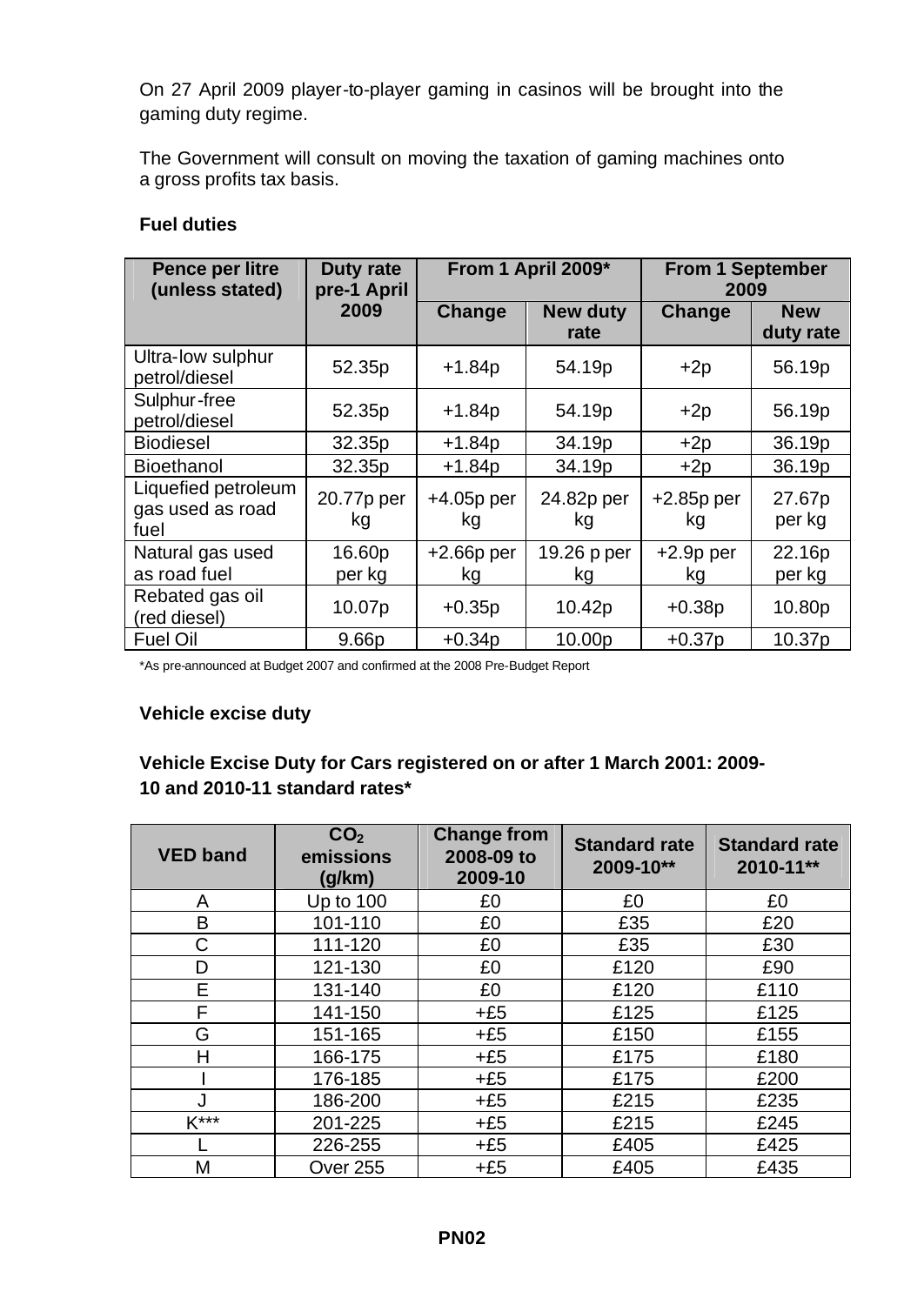\* As announced at the 2008 Pre-Budget Report

\*\*Alternative fuel discount: 2009-10, A-I £20, J-M £15; 2010-11 onwards, £10 all cars

\*\*\*Includes cars emitting over 225g/km registered between 1 March 2001 and 23 March 2006

# **Vehicle Excise Duty for brand new Cars: 2010-11 first-year rates**\*

| <b>VED</b><br>band | CO <sub>2</sub><br>emissions<br>(g/km) | <b>First-year</b><br>rate 2010-<br>$11**$ |
|--------------------|----------------------------------------|-------------------------------------------|
| A                  | Up to 100                              | £0                                        |
| B                  | 101-110                                | £0                                        |
| C                  | 111-120                                | £0                                        |
| D                  | 121-130                                | £0                                        |
| E                  | 131-140                                | £110                                      |
| F                  | 141-150                                | £125                                      |
| G                  | 151-165                                | £155                                      |
| н                  | 166-175                                | £250                                      |
|                    | 176-185                                | £300                                      |
| J                  | 186-200                                | £425                                      |
| Κ                  | 201-225                                | £550                                      |
| L                  | 226-255                                | £750                                      |
| М                  | <b>Over 255</b>                        | £950                                      |

\* As announced at the 2008 Pre-Budget Report

\*\*Alternative fuel discount: 2010-11 onwards, £10 all cars

### **Vehicle Excise Duty for Cars and Light Goods Vehicles registered before 1 March 2001: 2009-10 and 2010-11 rates\***

| <b>VED band</b> | <b>Change from</b><br>2008-09 to<br>2009-10 | 2009-10<br>rate | 2010-11<br>rate |
|-----------------|---------------------------------------------|-----------------|-----------------|
| Up to 1549cc    | +£5                                         | £125            | £125            |
| Over 1549cc     | +£5                                         | £190            | £205            |

\* As announced at the 2008 Pre-Budget Report

**Vehicle Excise Duty for Light Goods Vehicles registered on or after 1 March 2001: 2009-10 and 2010-11 rates\***

| <b>VED band</b>                  | <b>Change from</b><br>2008-09 to<br>2009-10 | 2009-10<br>rate | 2010-11<br>rate |
|----------------------------------|---------------------------------------------|-----------------|-----------------|
| Euro 4** & 5***<br>discount rate | +£5                                         | £125            | £125            |
| Standard rate                    | +£5                                         | £185            | £200            |

\*As announced at the 2008 Pre-Budget Report

\*\*for Euro 4 compliant vans registered between 1 March 2003 and 31 December 2006

\*\*\*for Euro 5 compliant vans registered between 1 January 2009 and 31 December 2010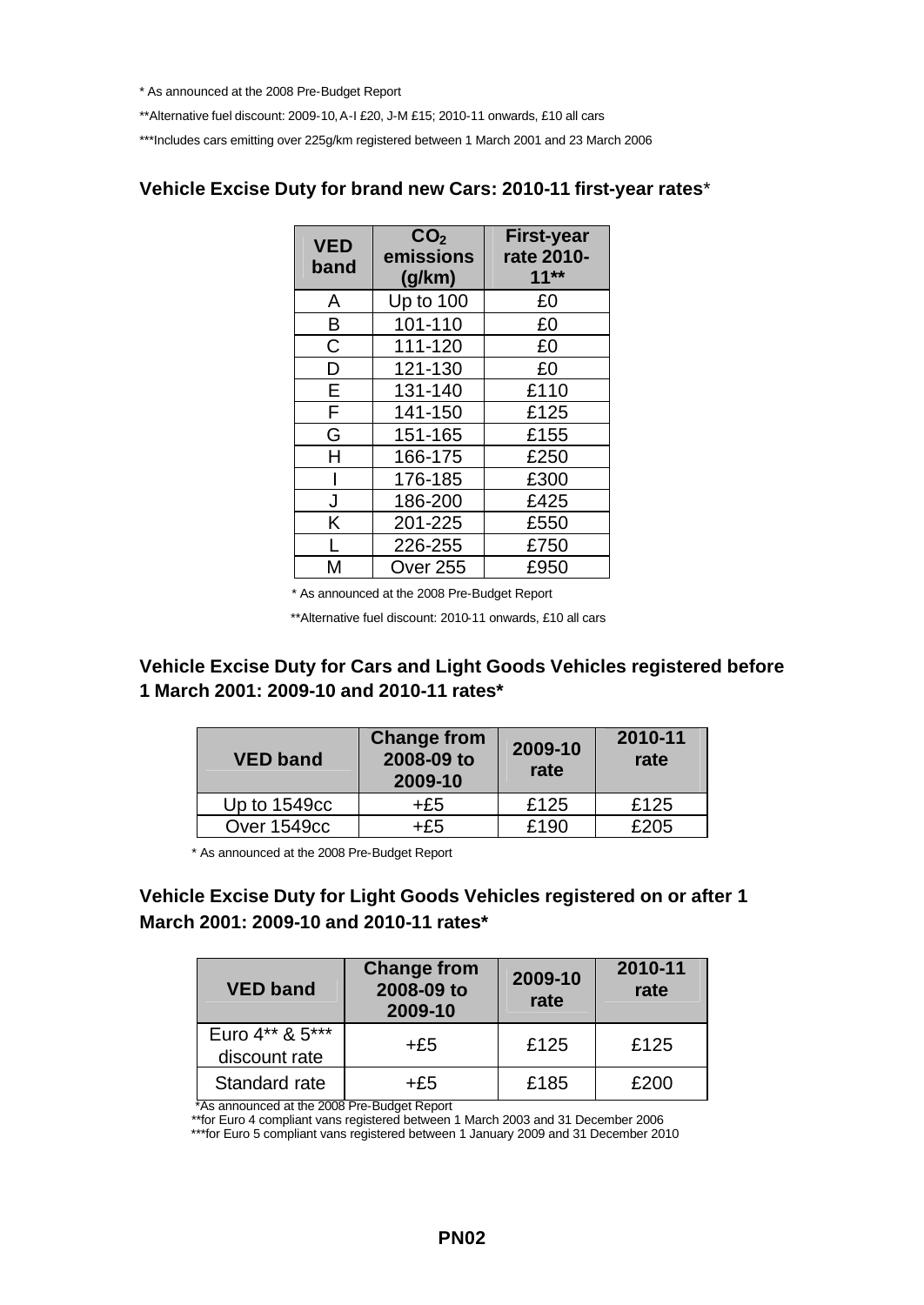### **Vehicle Excise Duty for Motorcycles: 2009-10 rates\***

| <b>VED band</b> | <b>Change from</b><br>2008-09 to<br>2009-10 | 2009-10<br>rate |
|-----------------|---------------------------------------------|-----------------|
| Up to 150cc     |                                             | £15             |
| 151-400cc       |                                             | £33             |
| 401-600cc       |                                             | £48             |
| Over 600cc      |                                             | FRR             |

\*As announced at the 2008 Pre-Budget Report

### **Vehicle Excise Duty for Heavy Goods Vehicles and related vehicles: 2009-10 rates\***

| <b>VED</b><br>band | <b>Change from</b><br>2008-09 to<br>2009-10 | <b>Standard rate</b><br>2009-10 | <b>Reduced Pollution</b><br><b>Certificate Rate</b><br>2009-10 |
|--------------------|---------------------------------------------|---------------------------------|----------------------------------------------------------------|
|                    |                                             | £165                            | £160                                                           |
|                    |                                             | £200                            | £160                                                           |
| C.                 |                                             | £450                            | £210                                                           |
|                    |                                             | £650                            | £280                                                           |
| F                  |                                             | £1,200                          | £700                                                           |
|                    |                                             | £1,500                          | £1,000                                                         |
|                    |                                             | £1,850                          | £1,350                                                         |

\* As announced at the 2008 Pre-Budget Report

### **DETAILS**

\_\_\_\_\_\_\_\_\_\_\_\_\_\_\_\_\_\_\_\_

Further details of changes in 2009-10 (and, where indicated, later years) are set out below:

### **Income tax**

As announced at the 2008 Pre-Budget Report the personal allowance for under 65s will increase above indexation to £6,475.

Age related allowances have been increased in line with inflation to £9,490 for people aged between 65-74 and to £9,640 for those aged 75 and over. This will mean that in 2009-10 no one aged 65 or over need pay tax on an income of up to £183 a week.

The basic rate of tax will remain at 20p, and the higher rate of tax will remain at 40p.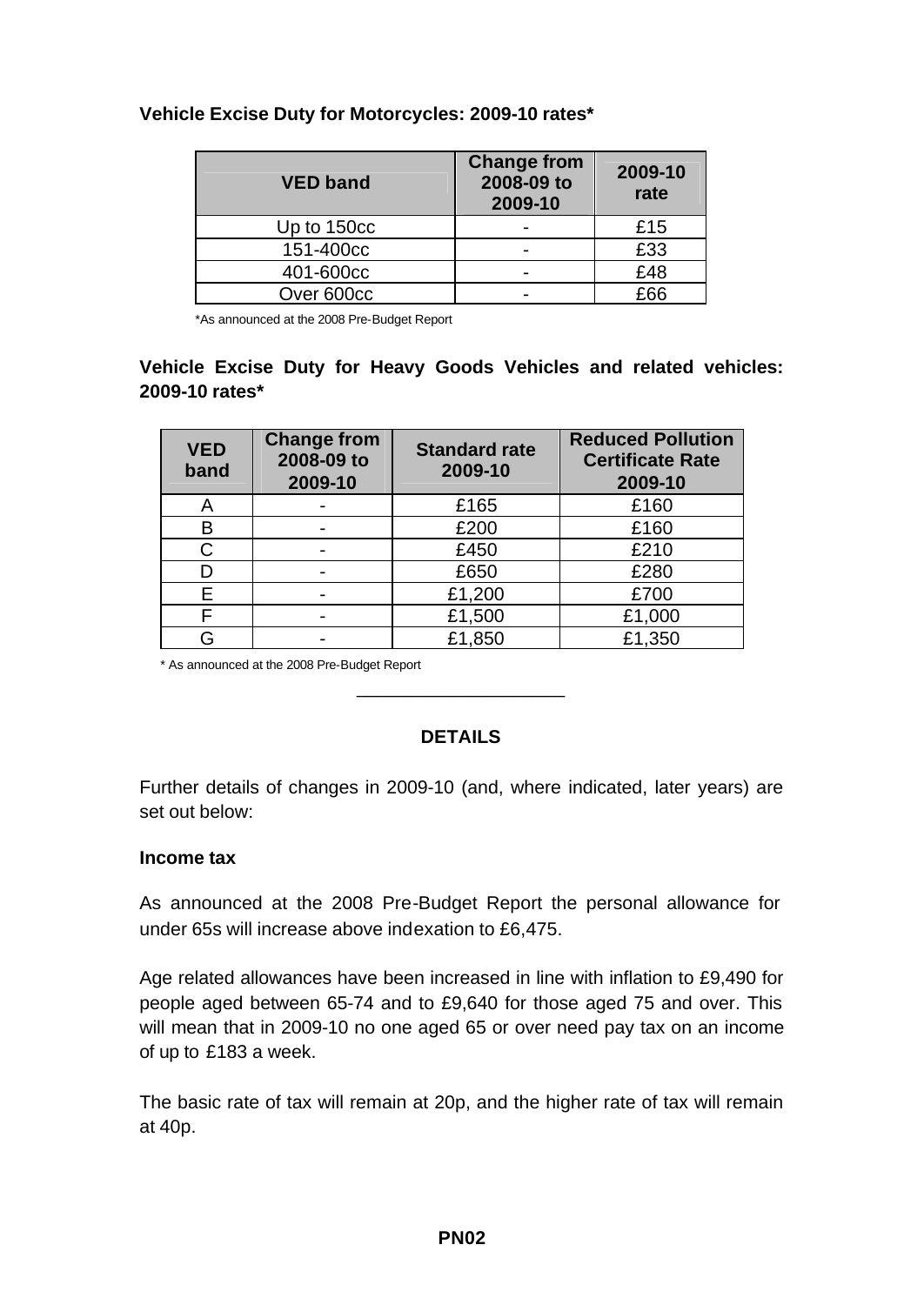### **National insurance contributions**

As announced at the 2008 Pre-Budget Report the starting point for employers', employees' and self employed National Insurance Contributions (NICs) will increase in line with inflation to £110. The upper earnings and profits limits for Class 1 and Class 4 NICs respectively will increase from 2009 from £770 to £844 per week. For the self-employed, the rate of Class 2 contributions will increase to £2.40 a week.

### **Capital Gains Tax**

The capital gains tax (CGT) annual exempt amount increased in line with statutory indexation to £10,100 for the tax year 2009-10 for individuals, personal representatives of deceased persons and trustees of certain settlements for the disabled. The annual exempt amount for most other trustees is increased to £5,050.

Every husband, wife, civil partner and child has his or her own £10,100 annual exempt amount.

For capital gains above the annual exempt amount the CGT rate for 2009-10 will continue to be 18 per cent.

### **Non-payable dividend tax credit**

There is currently a one ninth non-payable dividend tax credit available for UK individuals receiving dividends from UK resident companies or from shareholdings of less than 10 per cent in foreign companies. For these individuals, higher rate taxpayers are liable to tax at 32.5 per cent but in practice only pay 25 per cent (of the net dividend) because part of the tax liability is covered by the tax credit. Basic rate taxpayers are liable to tax at 10 per cent but in practice do not pay any tax on dividends from UK companies because the tax liability is entirely covered by the tax credit.

As announced at Budget 2008, the non-payable dividend tax credit will be extended from 22 April 2009 to investors with a shareholding of 10 per cent or more in a non-UK resident company, unless the source country does not levy a tax on corporate profits similar to corporation tax. The credit will also be extended to all dividends from offshore funds, except for distributions from offshore funds with more than 60 per cent of interest bearing assets, which will be taxed as interest.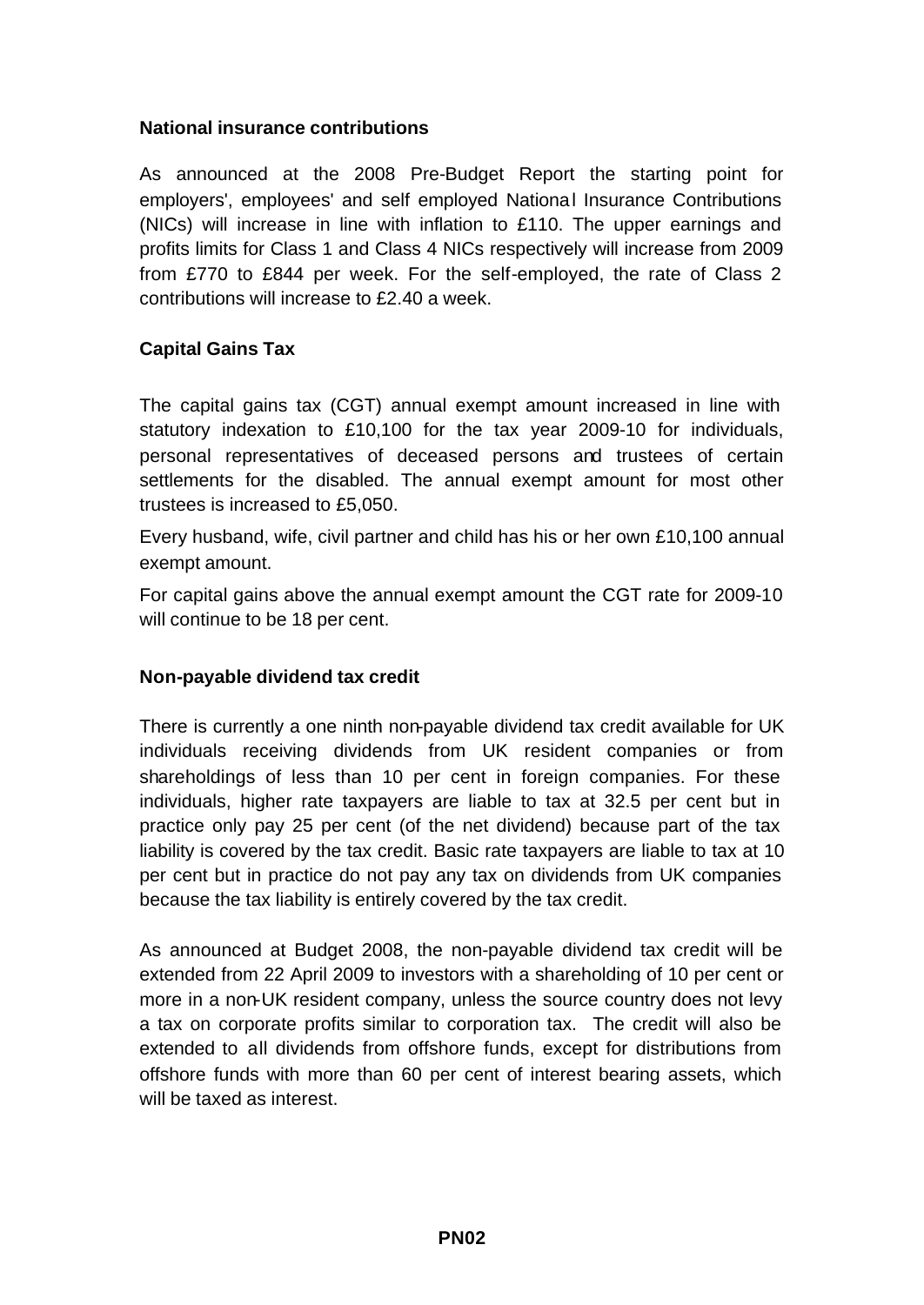### **Inheritance Tax**

As announced in Budget 2006, the inheritance tax allowance increased in 2009-10 to £325,000 for individuals or £650,000 for married couples and civil partners. The value of estates over and above the allowance is taxed at 40 per cent. The proportion of estates left on death in 2009-10 which are expected to be liable for inheritance tax is 2 per cent.

### **Child Benefit**

At Budget 2008, it was announced that in April 2009 the Child Benefit eldest/only child rate would increase above inflation to £20.00, and the rate for other children would increase in line with inflation to £13.20. At the 2008 Pre-Budget Report, these rises were brought forward from April 2009 to January 2009.

### **Child and Working Tax Credits rates**

As announced at the 2008 Pre-Budget Report, on 6 April 2009 all elements of the Working Tax Credit (WTC), apart from the childcare element, increased in line with inflation. The limits on eligible childcare costs in the childcare element remain at £175 for one child and £300 for two or more children. The proportion of childcare costs payable through the childcare element of WTC remains at 80%.

As announced at the 2008 Pre-Budget Report, the child element of the Child Tax Credit (CTC) increased by £75 above average earnings indexation. This included the Government's commitment to increase the child element by £50 above indexation in April 2009, and also brought forward the Government's commitment to increase the child element by £25 above indexation in April 2010 to April 2009. The elements for disabled children and severely disabled children increased in line with inflation. The family element and baby addition remain unchanged.

As announced at the 2008 Pre-Budget Report, the income threshold for receiving maximum CTC only increased to £16,040, equivalent to the effective threshold for lone parents and couples receiving both WTC and CTC. The threshold for receiving maximum WTC remains at £6,040, and the threshold for receiving maximum family element of CTC remains at £50,000. The withdrawal rate for the family element remains at 6.67%, and for the rest of tax credits at 39%. The disregard for changes in income during the tax year remains at £25,000.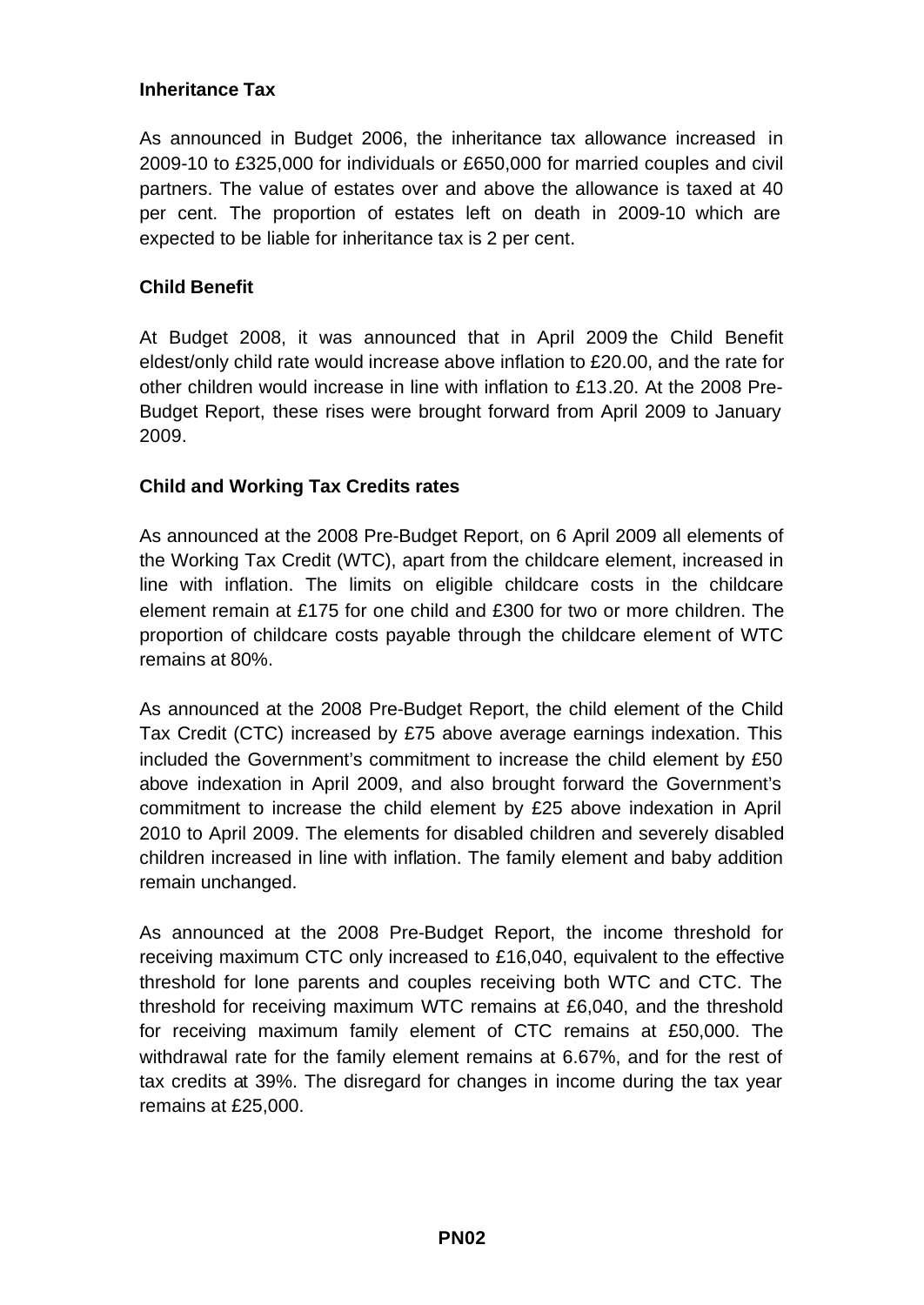### **Stamp duty land tax (SDLT)**

On the 2 September 2008 a SDLT holiday was announced, increasing the starting rate of SDLT for residential property to £175,000. This was due to expire on 3 September 2009. Budget 2009 announces that this will be extended until 31 December 2009.

### **Vehicle excise duty (VED)**

Changes to this year's VED rates will take effect from 1 May 2009.

On 1 May 2009, new emissions based VED bandings will be introduced for all cars registered on or after 1 March 2001. Full rates are set out in the table above.

Both VED rates for cars and light goods vehicles registered before 1 March 2001 will increase by £5 in 2009. In 2010, the higher rate will increase by £15 and the lower rate will be frozen.

The standard VED rate for light goods vehicles registered on or after 1 March 2001 will increase by £5 in 2009. The discounted rate for eligible light goods diesel vehicles achieving early compliance with Euro 4 and 5 emissions standards will also be increased by £5. In 2010, the standard rate will be increased by £15 and the discounted rate will be frozen.

VED rates for motorbikes, Heavy Goods Vehicles (HGVs), Special Types Vehicles, Combined Transport vehicles and all related vehicles will be frozen in 2009.

### **Tax relief for business expenditure on cars**

New rules for tax relief for business expenditure on cars were announced on 1 April. These take effect from 1 April 2009 for businesses in the charge to Corporation Tax and 6 April 2009 for businesses in the charge to Income Tax. The rate at which qualifying expenditure on cars can be written down against profits will depend on the car's CO2 emissions. Expenditure on cars with CO2 emissions exceeding 160 g/km will be allocated to the special rate capital allowances pool and attract 10% writing-down allowance (WDA). Expenditure on cars with CO2 emissions of 160g/km or less will attract 20% WDA in the main plant and machinery pool. The associated rules which disallow a proportion of car lease rental payments have also been amended in line with the new capital allowances rules.